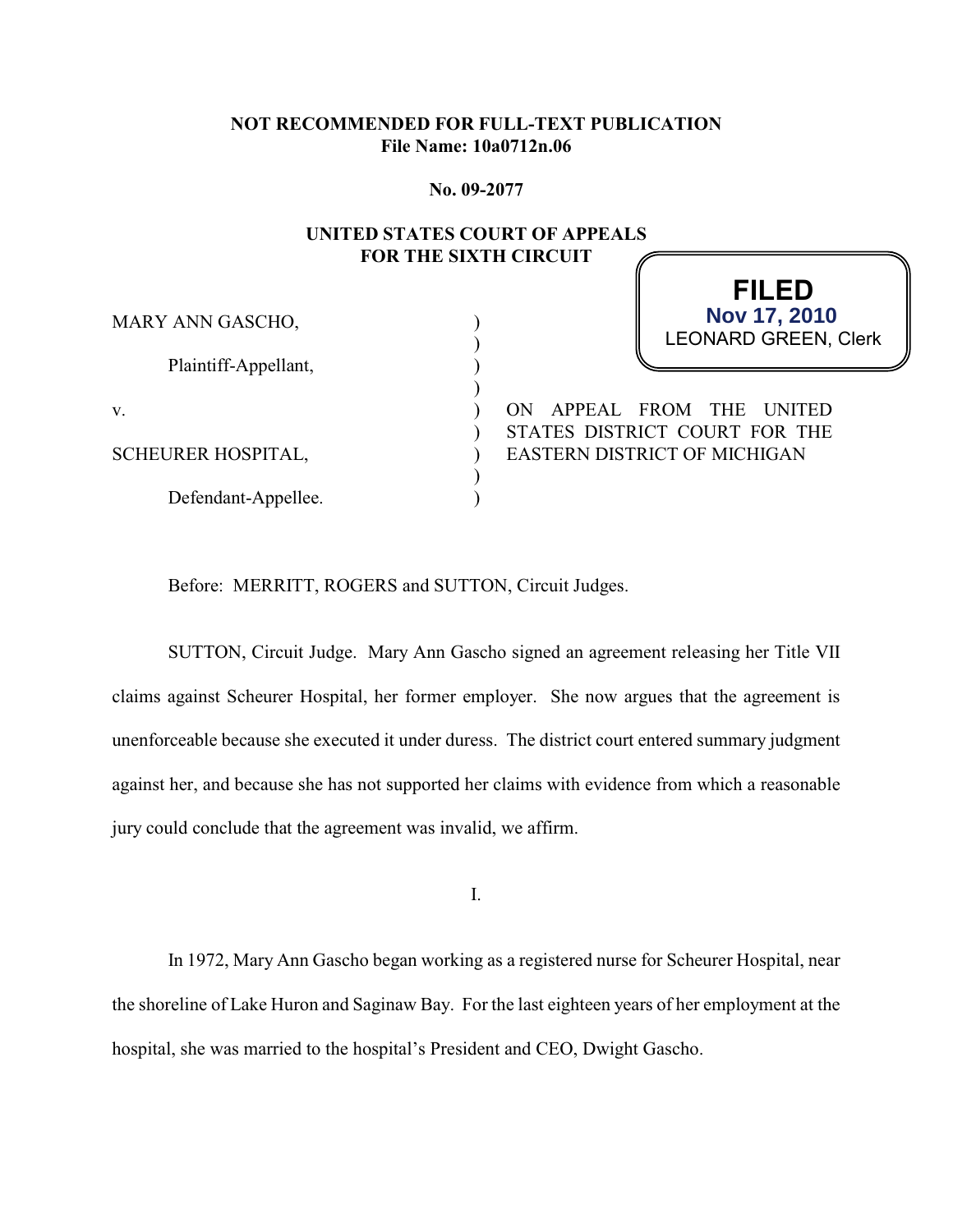In the summer or autumn of 2006, Gascho suspected that her husband was having an affair with Ms. Rabideau, a vice president at the hospital. At that same time, Mr. Gascho grew physically violent with Gascho. In early November, he kicked her in bed because she was "snoring like a cow." R.44-3 at 52. Later, on the night of November 10, Mr. Gascho allegedly raped his wife after she refused to have sex with him, an incident that caused her to suffer a split lip. The following day, Gascho asked her husband whether he and Ms. Rabideau were having an affair, and he acknowledged the infidelity.

On January 17, 2007, after Mr. Gascho told his wife he was seeking a divorce, she went to see Ms. Rabideau. Gascho sarcastically congratulated Ms. Rabideau, reported that her children called Ms. Rabideau "the whore next door" and berated her in other ways. R.44-3 at 53–54. Mr. Gascho, who witnessed the confrontation, asked Gascho to join him in his office. She refused and, after further prodding, refused again. Mr. Gascho grabbed her around the shoulders and dragged her into his office, causing bruises on her back and scratches on her back, arms and wrists.

Once Mr. Gascho had pulled Gascho into his office, he fired her. Two days later, after Gascho revealed her injuries to Lee Gascho, a hospital employee and relative of Dwight Gascho, as well as to the hospital's Human Resources Director Grey Foy, the hospital converted the discharge into a three-day suspension. When the suspension ended, the hospital allowed Gascho to take mental health leave under the Family and Medical Leave Act.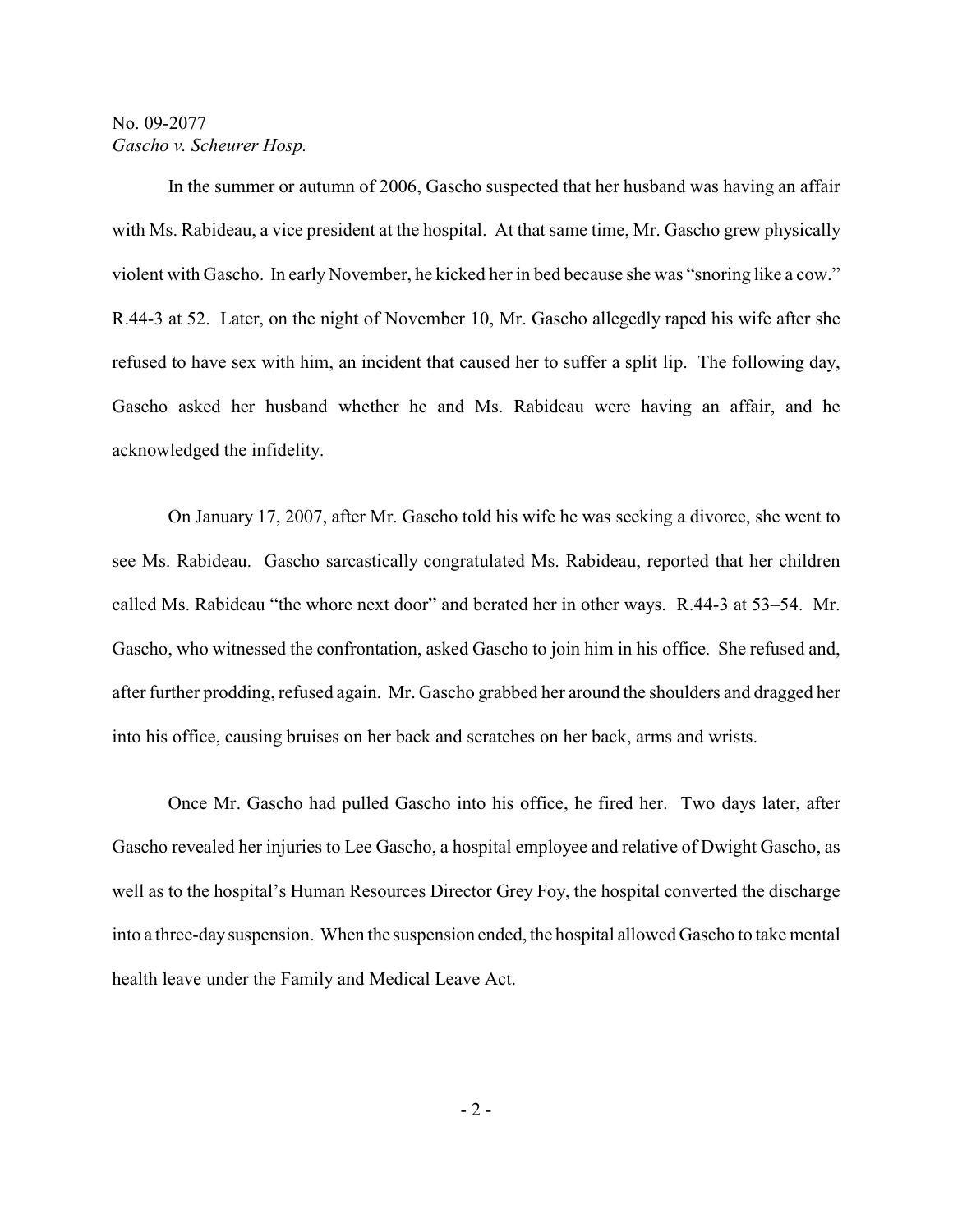In February 2007, the husband told Gascho that the hospital was going to offer her a separation agreement. Foy and Lee Gascho drove to Gascho's house to present her with the agreement. The agreement gave her a year's salary and other benefits in return for her voluntary resignation and release of claims, including Title VII claims, against the hospital. Foy explained the separation agreement to Gascho, summarizing its key provisions. Foy recommended that she hire a labor-law attorney to review the document and told her that she would have twenty-one days to sign the agreement and seven days to change her mind if she did sign it. Foy also told her to "sue [Mr. Gascho] for everything he's worth." R.44-3 at 12.

Neither her husband nor anyone from the hospital threatened physical harm to Gascho between the day she was fired and the day she signed the agreement. Nor were there any other incidents of physical violence during this time.

During this time, however, Gascho had several conversations with Mr. Gascho and felt intimidated by some of them. At one point, he warned her that, if she failed to sign the agreement, "he would be the worst enemy [she] could ever imagine. The hospital has deep pockets and we always win." R.40-1 at 32. He promised to "destroy [her] life" if she did not sign it and told her that he was "willing to ruin [other people's] lives" if he lost his job over the incident. R.40-1 at 51. At other times, apparently trying to coax her into signing the agreement, he said "you need to sign it, at least it gives you insurance," and the agreement was "only a retirement package and we do it all the time." R.44-3 at 29, 31, 48; R.40-1 at 26, 49. At still other times, he lashed out at her, calling her "crazy" and "confused," and insisting that "I am in control!" R.44-3 at 57; R.44-4 at 24–26.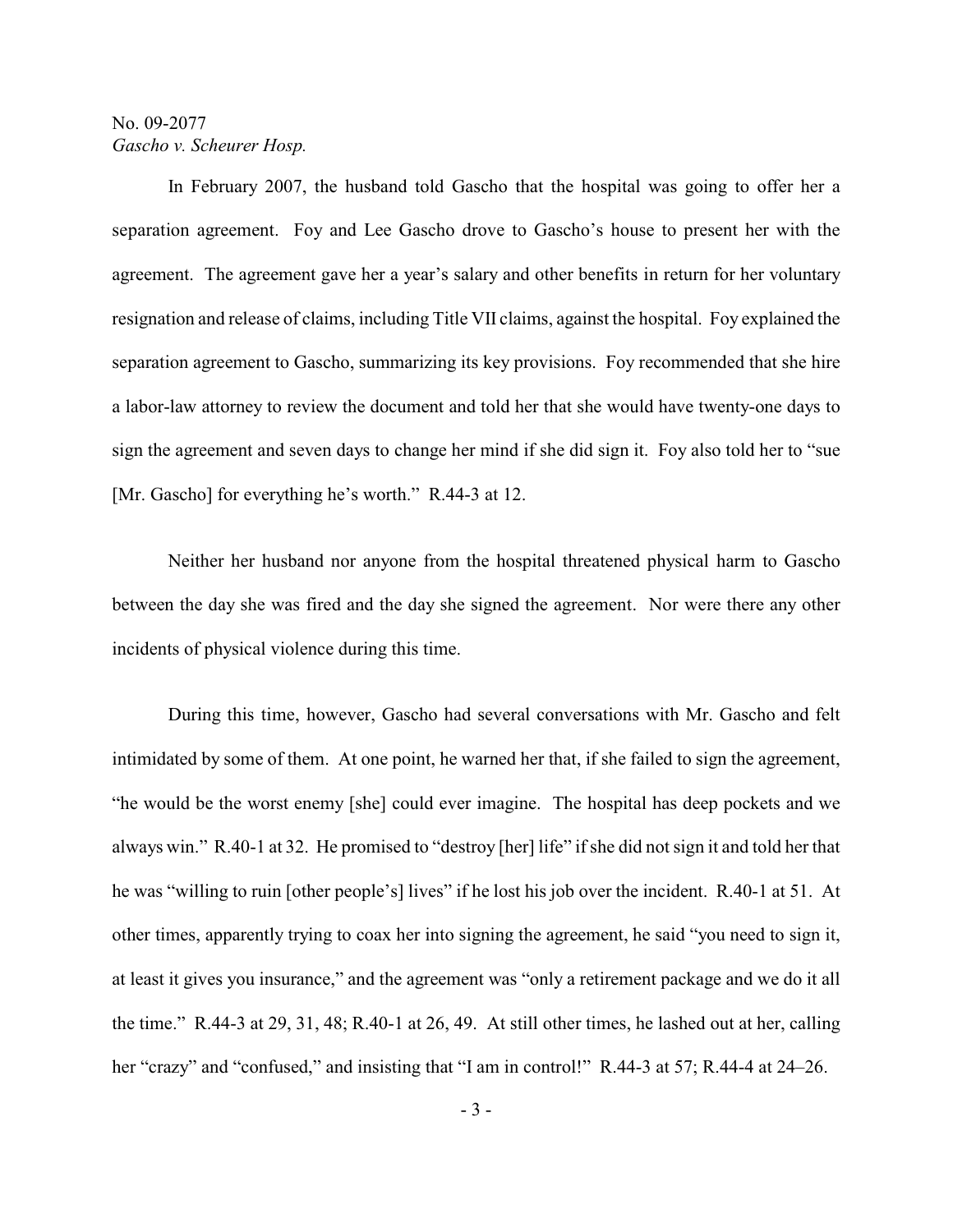Gascho saw a psychiatrist and took antidepressants as well as Lunesta, Ambien, Benadryl and Ultram, all to help her sleep. She experienced "mental anguish" at her husband's "betray[al]." R.44- 3 at 19. While she had worked her way to a management position at Scheurer Hospital, she feared she would be unable to obtain an equivalent position elsewhere. She had \$11,000 in the bank and worried about how long that would sustain her.

Gascho sought advice from several sources about whether to sign the agreement. She showed the agreement to her divorce lawyer, but the lawyer declined to review it because she was not a labor attorney. She spoke with her three children about it, and they all told her to sign it. She also talked with friends about the agreement.

On February 28, 2007, she called her husband and told him that she was ready to sign the agreement. He brought a copy of the agreement to her home, where they had a "civil" meeting and she signed it. R.40-1 at 45.

About a year later, Gascho filed this action in federal court seeking to rescind the settlement agreement and seeking money damages against the hospital under Title VII and Michigan law. The court dismissed her state law claims, a determination she does not appeal, then rejected her Title VII claim as a matter of law, concluding that she had voluntarily and knowingly signed the settlement agreement and thus could not rescind it on duress grounds.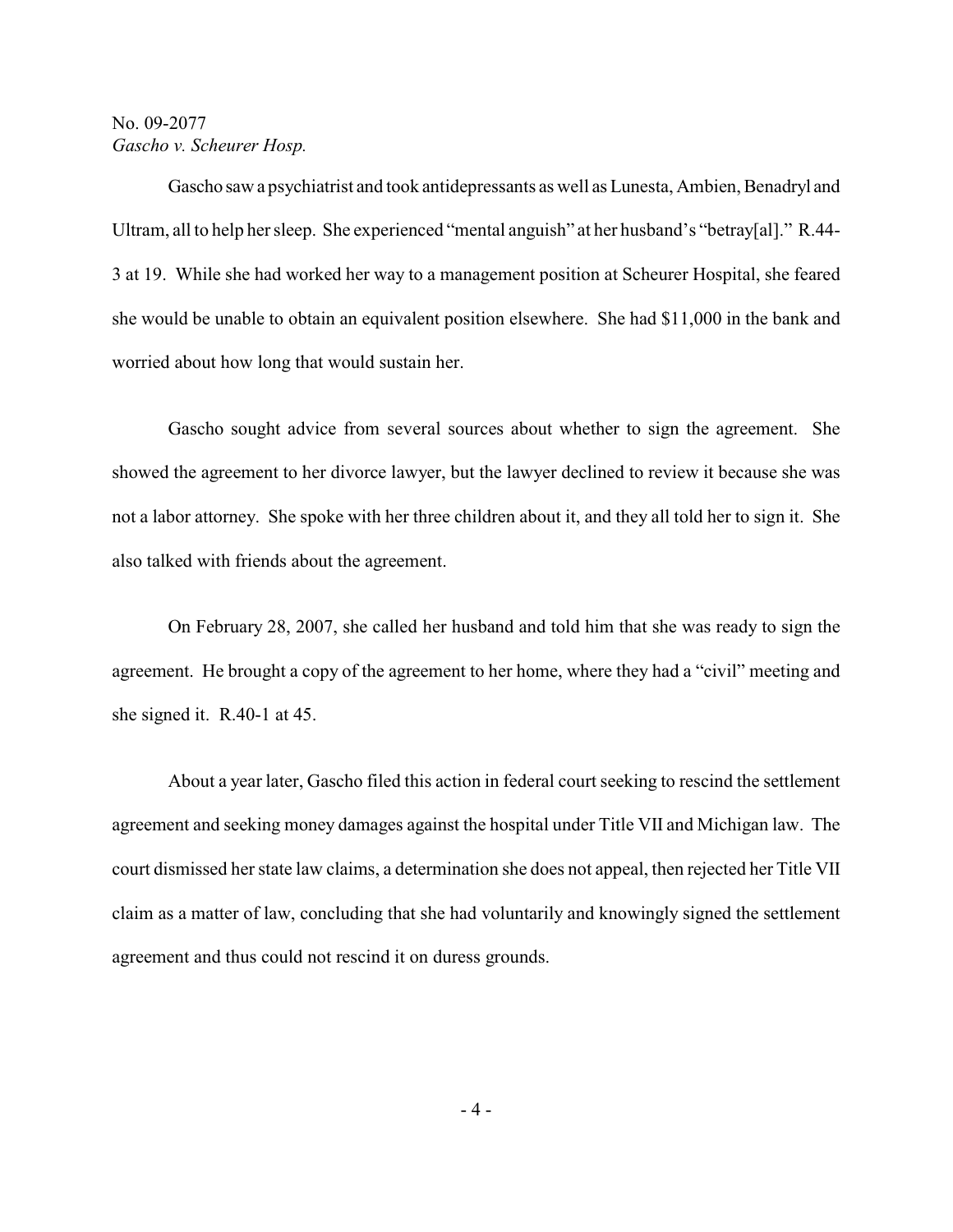Gascho presents two questions on appeal: May she rescind the settlement on the ground that duress prevented her from voluntarily and knowingly signing it? And did the district court abuse its discretion in denying her motion to compel discovery?

#### A.

In addressing the duress ruling, we build from the ground floor. We give fresh review to the district court's summary judgment ruling and draw all factual inferences in favor of Gascho, the party opposing summary judgment. *Reese v. CNH Am. LLC*, 574 F.3d 315, 321 (6th Cir. 2009); Fed. R. Civ. P. 56(c)(2). The parties and the district court have assumed that an effort to rescind a settlement agreement presents a question of fact for a jury, and so have we. "Federal law controls the validity of a release of a federal cause of action." *Street v. J.C. Bradford & Co.*, 886 F.2d 1472, 1481 (6th Cir. 1990). And a "totality of the circumstances" test determines whether an employee has "knowingly and voluntarily executed" a release of her Title VII claims and thus may not rescind it on duress grounds. *Adams v. Philip Morris, Inc.*, 67 F.3d 580, 583 (6th Cir. 1995). The test calls on us to examine "(1) plaintiff's experience, background, and education; (2) the amount of time the plaintiff had to consider whether to sign the waiver, including whether the employee had an opportunity to consult with a lawyer; (3) the clarity of the waiver; (4) consideration for the waiver; as well as (5) the totality of the circumstances." *Id*.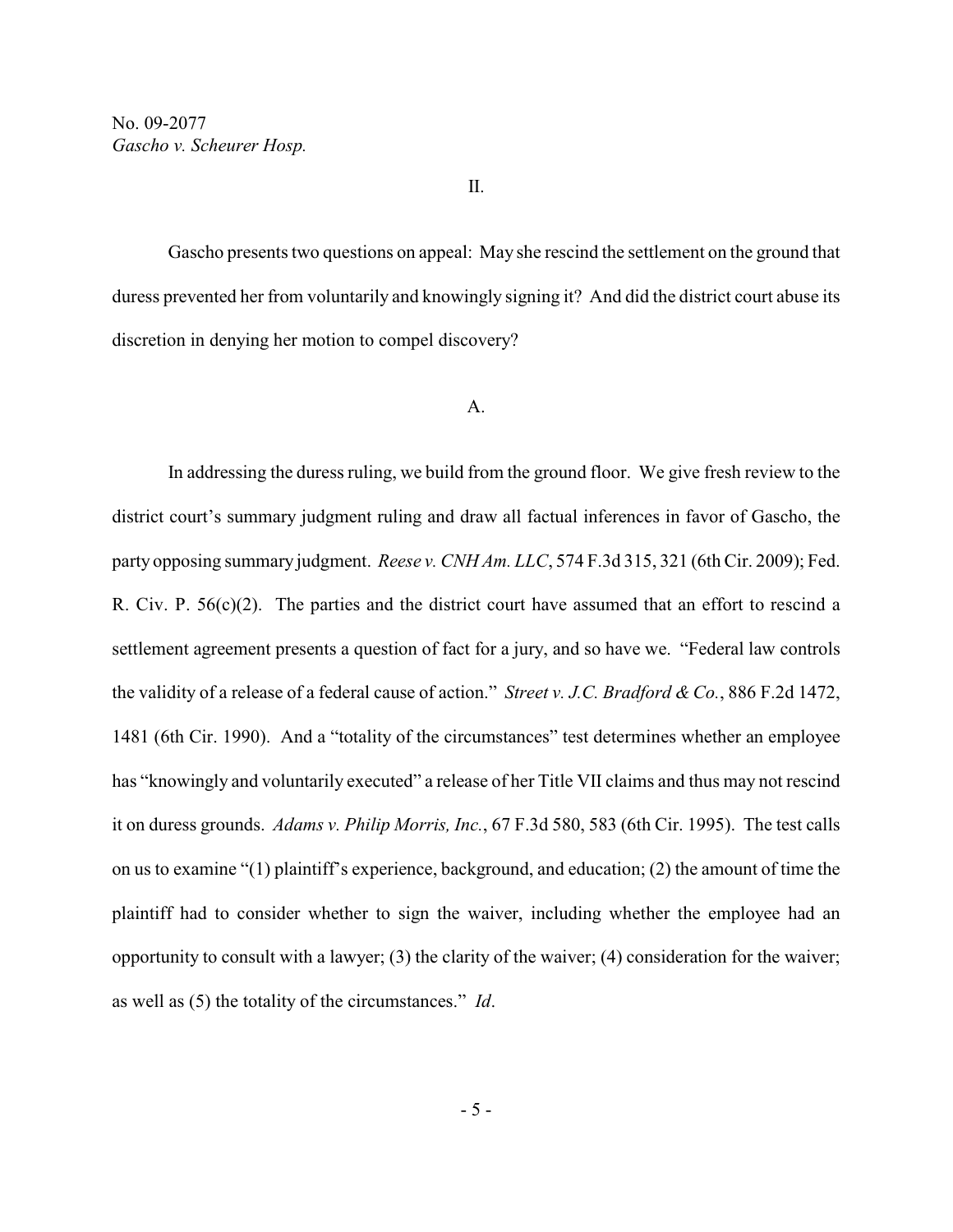*Gascho's experience, background and education.* Nothing about Gascho's history suggests that the agreement was beyond her—that she did not have the capacity or background to grasp its meaning. Even without a bachelor's degree, she took post-graduate courses to become a registered nurse, and she held her nursing job for more than thirty years, eventually entering the ranks of management. It is fair to conclude that an experienced nurse, with her training and background, could comprehend the meaning and effect of a settlement agreement.

In considering this factor, Gascho urges us to consider "her history, marital status and interaction with Dwight Gascho." Gascho Br. at 13. But the inquiry regarding this factor goes not to "experience" or "background" in the abstract but to the claimant's "education and business experience." *Riley v. Am. Family Mut. Ins. Co.*, 881 F.2d 368, 372 (7th Cir. 1989); *see Bormann v. AT&T Commc'ns, Inc.*, 875 F.2d 399, 403 (2d Cir. 1989); *Coventry v. U.S. Steel Corp.*, 856 F.2d 514, 523 (3d Cir. 1988). Gascho's marital history no doubt affects the ultimate analysis, but it does not bear on this factor.

*Time to consider the waiver and opportunity to consult an attorney.* The hospital gave Gascho twenty-one days to review the agreement and seven days to change her mind after signing it. These timelines gave her ample opportunity to consider the agreement and spared her the risk of not having enough time to consider the pros and cons of signing it. Our cases say as much. *See Morrison v. Circuit City Stores, Inc.*, 317 F.3d 646, 668 (6th Cir. 2003) (agreement enforceable when employee had three days to withdraw her consent after signing it); *Adams*, 67 F.3d at 582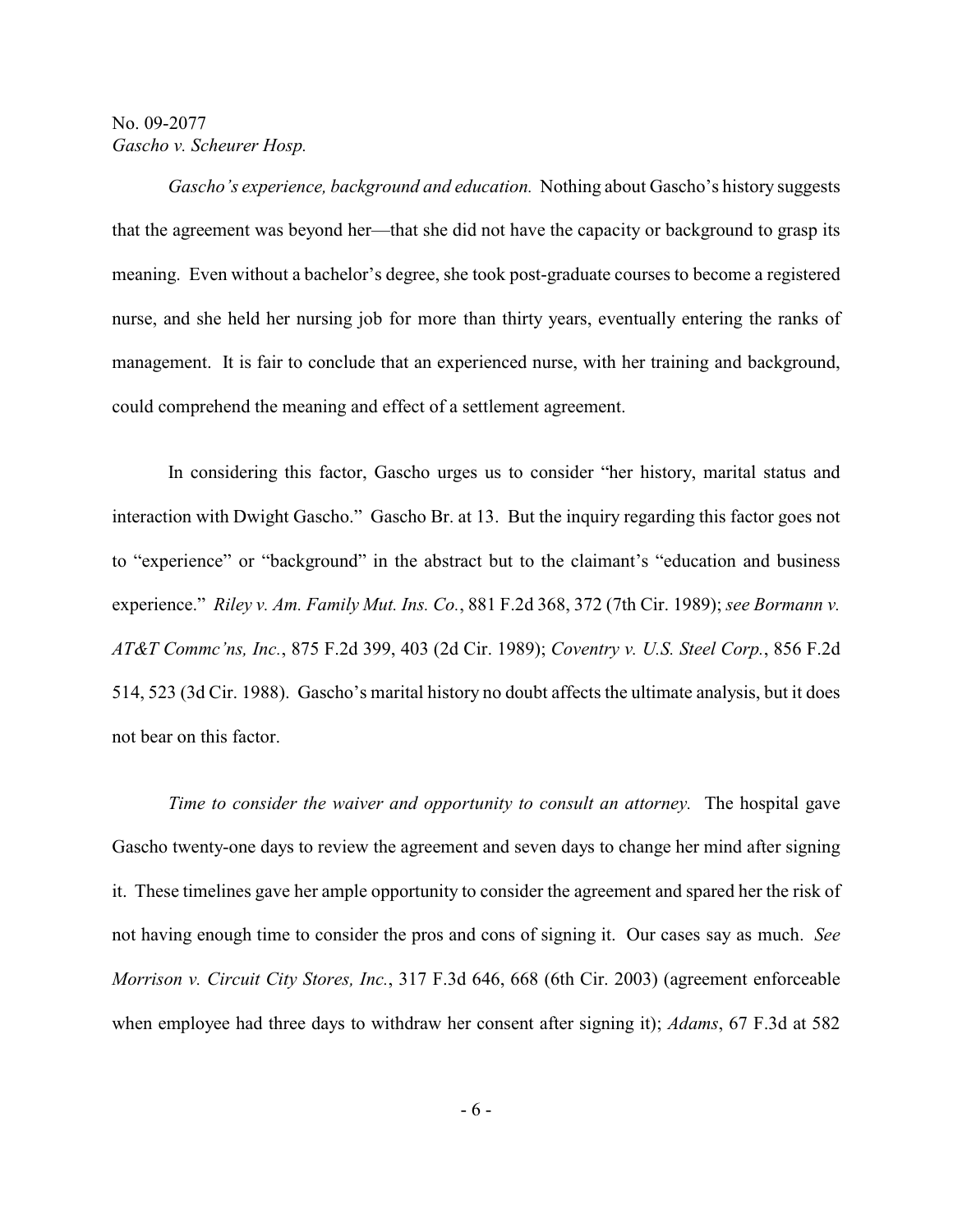(agreement enforceable when employee had five days to consider whether to waive Title VII and ADEA claims).

A related federal statute suggests a similar conclusion. While Title VII does not contain a waiver-of-claims provision, the Age Discrimination in Employment Act does. It says that, to establish a knowing and voluntary waiver of claims under the Act, the individual must be "given a period of at least 21 days within which to consider the agreement" and a seven-day revocation period after signing it. 29 U.S.C. § 626(f)(1). This congressional policy in a related civil rights statute bolsters the conclusion that a twenty-one-day consideration period and a seven-day reconsideration period suffices to establish a legitimate waiver.

These timelines also gave Gascho ample opportunities to seek an attorney's advice. She did just that, though for reasons of her own she chose only to ask a divorce attorney, not a labor-law attorney, even after the hospital (through Greg Foy) recommended she consult a specialist in the area. The question at any rate goes to the amount of time given to sign the agreement, not to whether the claimant properly used the time to speak to the right kind of attorney.

*The clarity of the waiver.* The terms of the agreement leave no room for doubt about its meaning. It "releases and forever discharges [Scheurer] Hospital . . . from any and all claims of any nature . . . based on any fact, circumstance or event occurring or existing at or before [Ms. Gascho's] execution of this Agreement. [It] includes all claims whatsoever . . . including . . . claims under . . . Title VII of the Civil Rights Act of 1964." R.26 Ex. 1 at 2-3. One does not need a law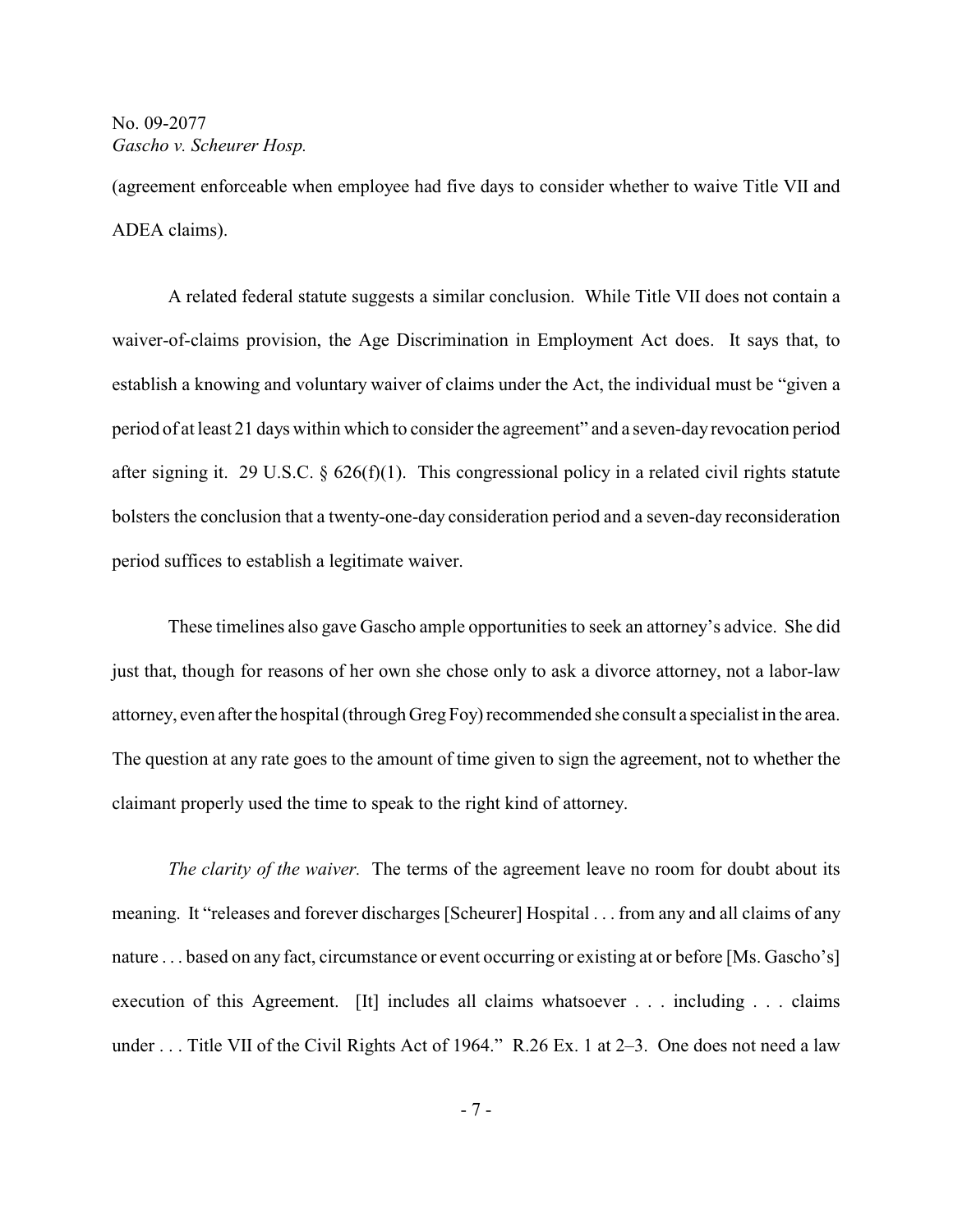degree to grasp the import of these terms. By signing the agreement and accepting the benefits offered to her, Gascho would lose any Title VII claims she had against the hospital.

*Consideration for the waiver.* In return for Gascho's release of any claims against the hospital, her voluntary resignation and her promises of confidentiality, the hospital offered: a severance payment in the form of a year's salary (\$41,234.96), eighteen months of health insurance premium payments (roughly \$9,900), and payment for her accrued vacation (\$151.47). Gascho does not argue that this consideration was unfair or otherwise a disproportionate exchange of value and indeed nowhere challenges the fairness of the benefits the hospital offered her.

*Other relevant circumstances.* To the extent Gascho has any chance of success on this claim, it does not come from the first four considerations, which all cut strongly against her. The knowingand-voluntary inquiry is a totality-of-circumstances test, however, and it allows claimants to invoke other considerations, including the risk that the waiver was a product of duress and thus involuntary. *Adams*, 67 F.3d at 583; *see Bennett v. Coors Brewing Co.*, 189 F.3d 1221, 1229 (10th Cir. 1999) (same rule for a release of ADEA claims). As a general matter, duress involves an unlawful or "wrongful act or threat" that overcomes the free will of the victim. *See Rissman v. Rissman*, 213 F.3d 381, 386 (7th Cir. 2000); *see also Happ v. Corning, Inc.*, 466 F.3d 41, 44 (1st Cir. 2006). Gascho's arguments on this score oscillate between two theories of duress: economic and physical.

Her economic-duress claim falls short because there was no improper or illegal fiscal threat. All bargaining, whether to buy a house, to take a job or to settle a dispute, comes with implicit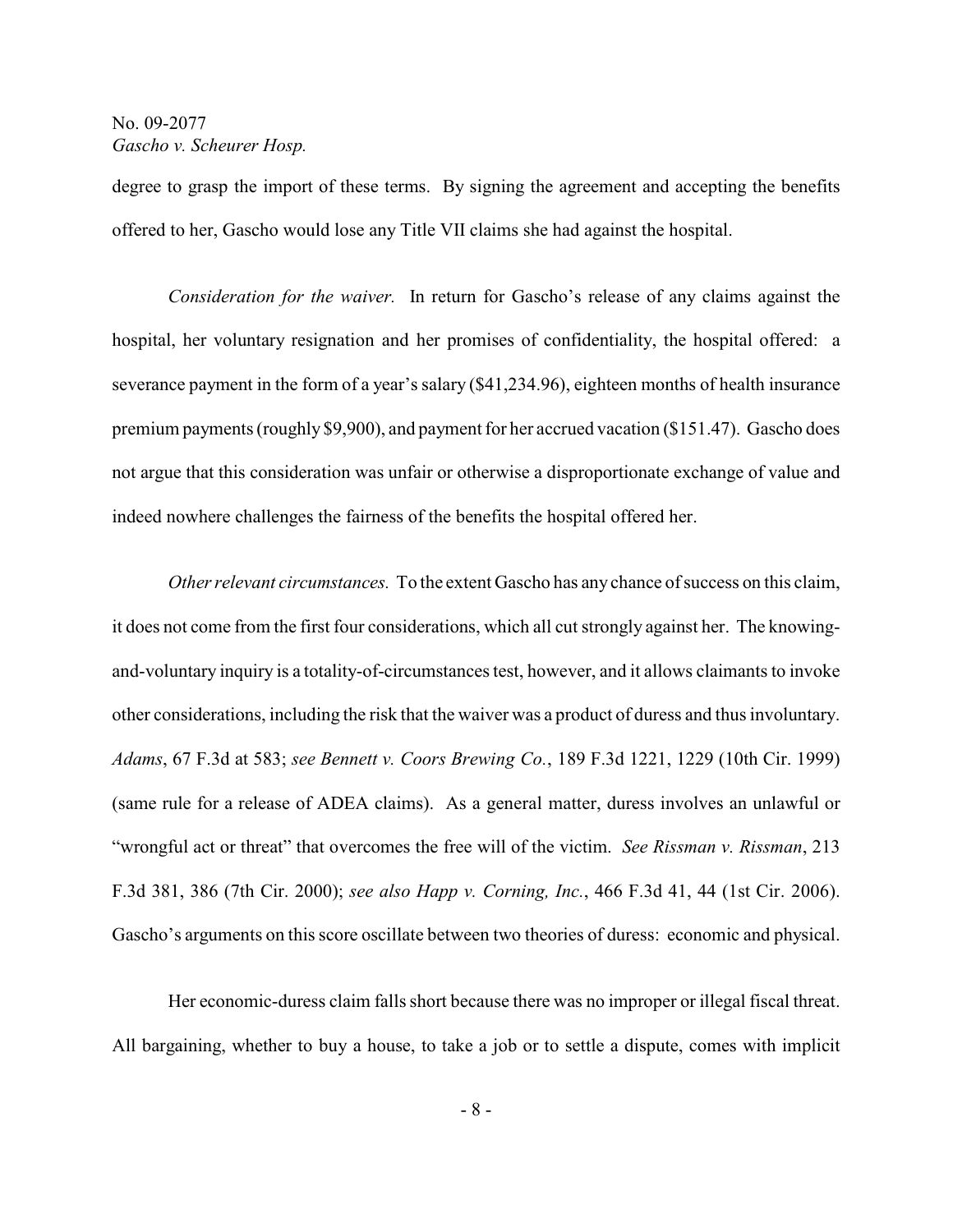economic and psychological pressures—that if the one party does not take the offer, it may go to someone else in the case of the perfect house or the ideal job or it may not happen at all in the case of the money and other benefits accompanying a settlement offer. The better the offer, indeed, the greater the implied fiscal threat, creating the possibility that a claim of duress grows stronger the more generous the offer.

Yet that is not how it works. As the Restatement reminds us, "[a]n ordinary offer to make a contract commonly involves an implied threat by one party, the offeror, not to make the contract unless his terms are accepted by the other party, the offeree." Restatement (Second) of Contracts § 176 cmt. a (2010). That Gascho worried about having to file a lawsuit (and winning it) if she opted not to accept the settlement offer is precisely the kind of pressure anyone (not independently wealthy) would face in this context—the fear that if she chose to litigate her claims against the hospital she might not get any financial compensation at all. She did not need her former husband's explicit warnings to appreciate this implied reality. "No legal system can accept an assertion that 'this contract was signed under duress because my only alternative was a lawsuit.' That would eliminate settlement—and to a substantial degree the institution of contract itself." *Rissman*, 213 F.3d at 386; *see Happ*, 466 F.3d at 44.

Gascho's belief "that [she] had no choice" in signing the agreement, in view of the economic benefits offered and the risk of economic hardship if she declined the offer, does not by itself state a claim, R.40-1 at 43, because this kind of threat is "an accepted part of the bargaining process." Restatement (Second) of Contracts  $\S 176$  cmt. a. That is particularly so here, given that she makes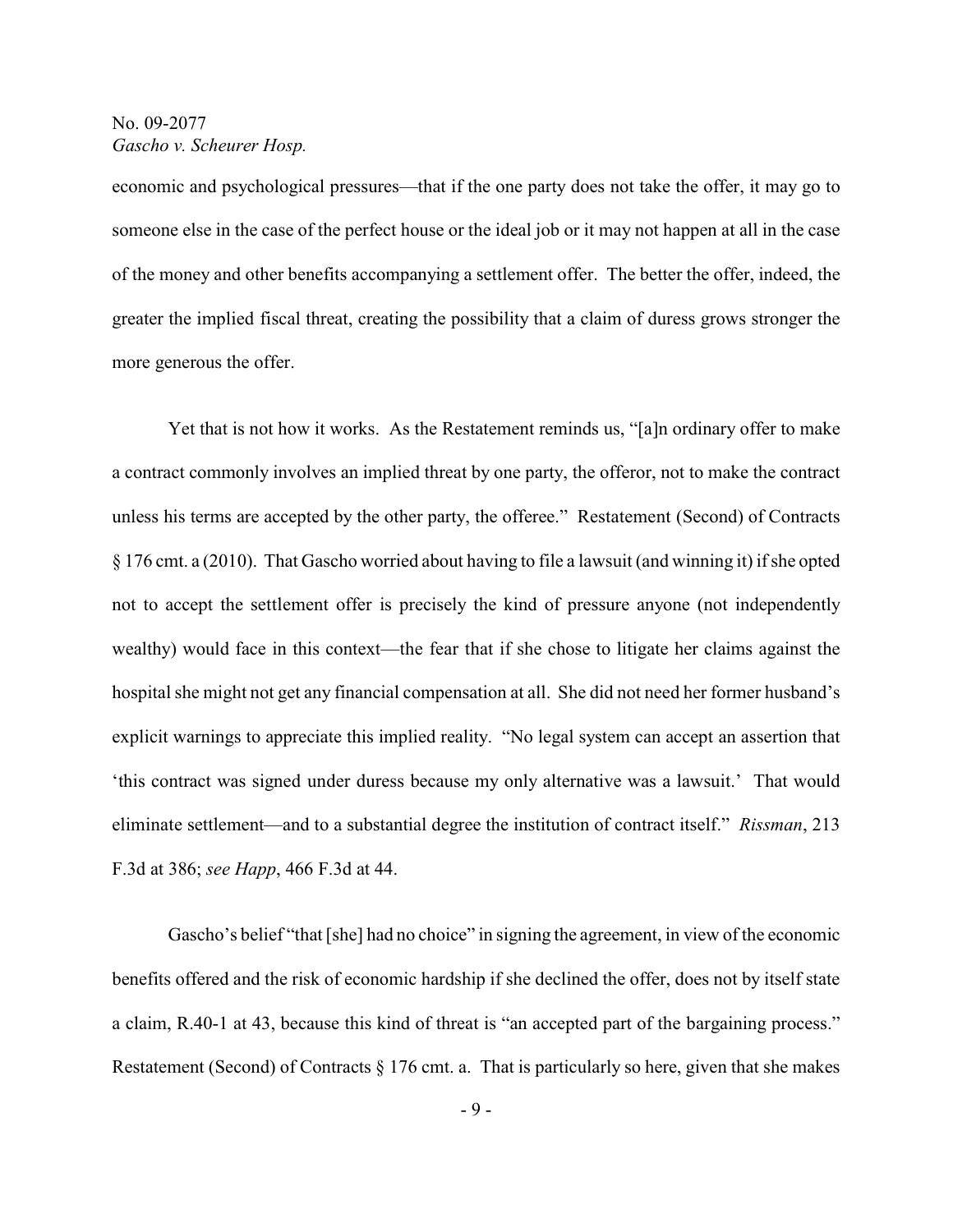no argument that the settlement produced a disproportionate exchange of benefits. A contrary view, moreover, "would invalidate most, if not all, releases of claims in agreements conferring severance benefits on employees." *Dorn v. Gen. Motors Corp.*, 131 F. App'x 462, 468 (6th Cir. 2005); *see VKK Corp. v. Nat'l Football League*, 244 F.3d 114, 123 (2d Cir. 2001) ("Because an element of economic duress is thus present when many contracts are formed or releases given, the ability of a party to disown his obligations under a contract or release on that basis is reserved for extreme and extraordinary cases."); *Rissman*, 213 F.3d at 386.

That leaves the possibility that her husband's physical abuse makes the agreement voidable. If Gascho's testimony is true, as we must assume in the context of reviewing a summary judgment decision, her husband is far from an admirable individual. It also is no doubt the case that physical and verbal threats during the bargaining process may rise to the level of coercion when they are "improper" and when the threat "leaves the victim no reasonable alternative." Restatement (Second) of Contracts §§ 175–76; *see Street*, 886 F.2d at 1482 & n.27; *Happ*, 466 F.3d at 44.

Viewed in a vacuum, the husband's misconduct might suggest that the duress claim should go to a jury. But three features of this case (along with the four other voluntariness inquiries) confirm that the district court fairly held as a matter of law that her decision to enter the settlement was voluntary.

First, the key objective of the settlement, and the only part of it Gascho challenges here, is the release of Gascho's *claims against the hospital*, not the release of any claims Gascho had against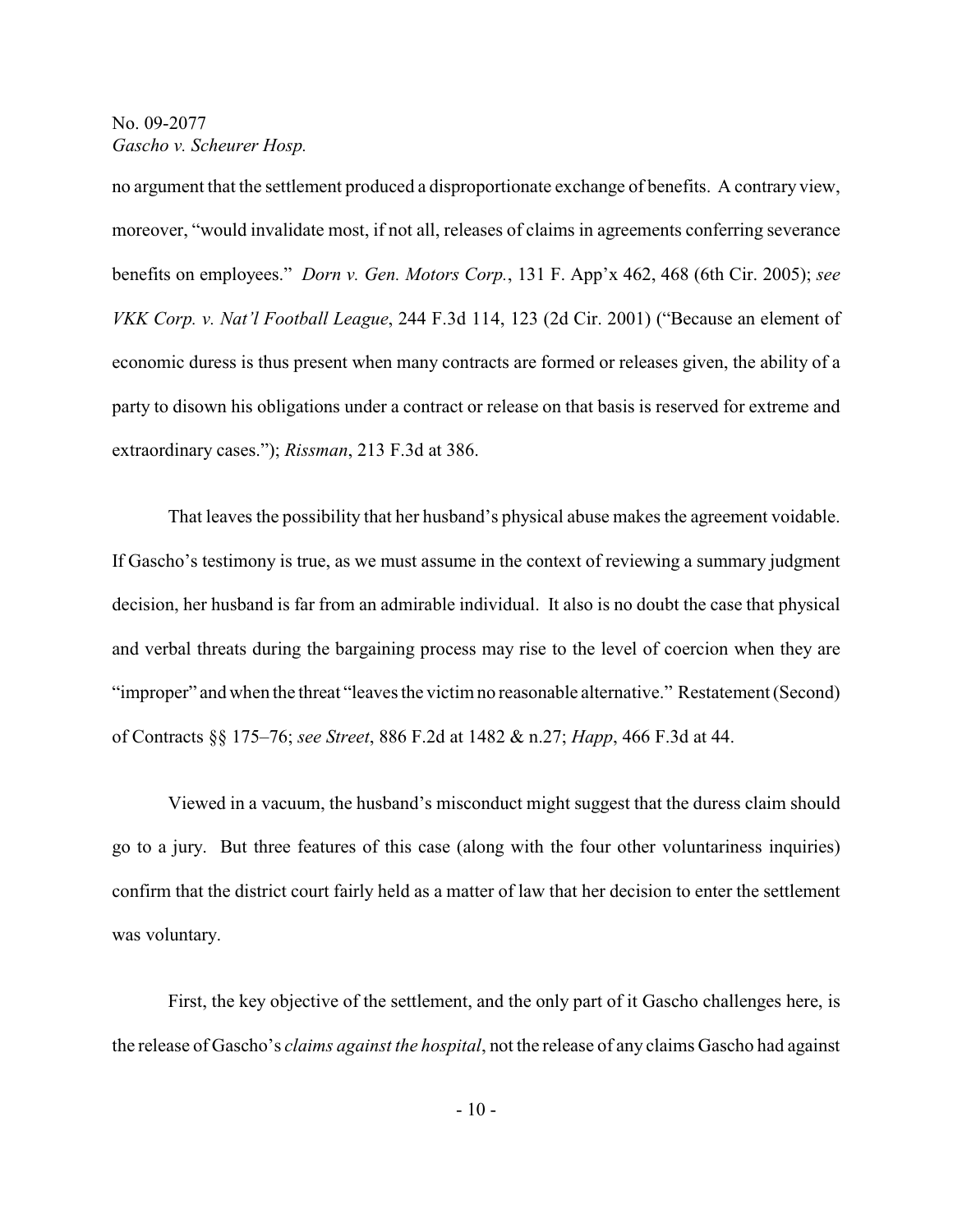her husband. The hospital played no role in the husband's physical misconduct, and of course had no reason to know about the incidents at home. The proposed settlement did not even exist when the husband abused Gascho, and indeed would not exist until a month later. By any standard, moreover, the hospital took reasonable measures once it learned about the Gaschos' problems through the encounter at the office over the husband's infidelity. When the husband precipitately fired Gascho, the hospital quickly converted the discharge into a three-day suspension. When the suspension ended, the hospital allowed Gascho to take mental-health leave under the Family Medical Leave Act. Within a month of this incident and within a month of learning about the Gaschos' fraying marriage, the hospital offered Gascho a settlement agreement that to this day she does not claim was unfair. And in the course of discussing the settlement agreement with Gascho, one hospital executive urged her to "sue [her husband] for everything he's worth." R.44-3 at 12. These are not the kinds of actions that might coerce an employee into entering a settlement.

Second, to the extent Gascho was abused by her husband, as opposed to the hospital, signing a settlement with the hospital was not her only reasonable alternative. Gascho had the right (and still may have the right) to file criminal charges against her husband, to sue him in tort, to extract a better divorce settlement from him, to obtain a restraining order against him or, as one hospital executive urged, to "sue [him] for everything he's worth." R.44-3 at 12. The parties have not told usthe terms of the Gaschos' subsequent divorce agreement. So far as this record is concerned as a result, Gascho still may have the right to vindicate some or all of these claims to this day, and if not that is presumably because she was fairly compensated in the divorce proceeding. What she cannot do is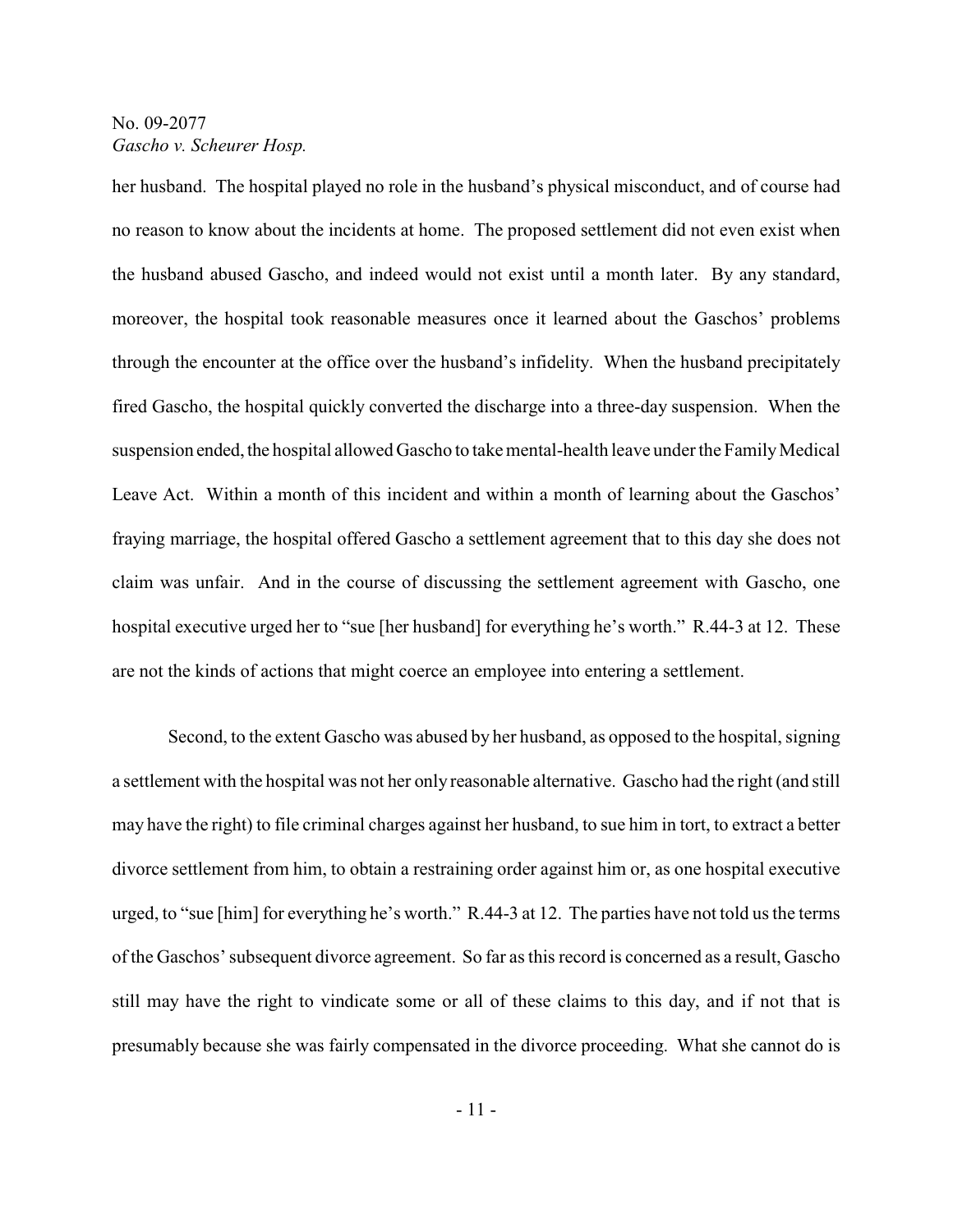vitiate the terms of a settlement agreement with *the hospital*—the terms of which she has yet to challenge as unfair—on the ground that she had no reasonable choice in the matter in view of her *husband*'s misconduct. A reasonable alternative will defeat a claim of duress, and she had just that here: filing any or all of these actions against her husband. Restatement (Second) of Contracts  $\S 175$ cmt. b. While initiating litigation is not a reasonable alternative if the process "will not afford effective relief to one in the victim's circumstances," *id.*, that was not the case in this situation. The only thing Gascho complains about in this case isthe opportunity to sue the hospital under Title VII, not forgone opportunities to sue her husband, who is plainly the key target of her complaint.

Third, the circumstances *after*the hospital offered her this settlement confirm that Gascho's will was not overborne in signing this agreement. Over one month had passed since the last act of physical violence. Neither the husband nor any other agent of the hospital voiced a threat of physical violence during that time. Gascho had plenty of time to consider the agreement, plenty of time to rescind the agreement after signature and plenty of time to consult a labor attorney, as one hospital executive (Greg Foy) recommended she do. She spoke with several people before she signed the agreement, including friends and trusted family members (*e.g.*, her children), and none of them advised her not to sign it. It is difficult to square these circumstances with the notion that Gascho's husband coerced her to sign the agreement. Gascho, indeed, offers not a single case or any other authority suggesting otherwise.

But this misses the point, Gascho insists, because she and her husband shared a fiduciary relationship owing from "their marital relationship." Gascho Br. at 14. "A threat," she adds, "is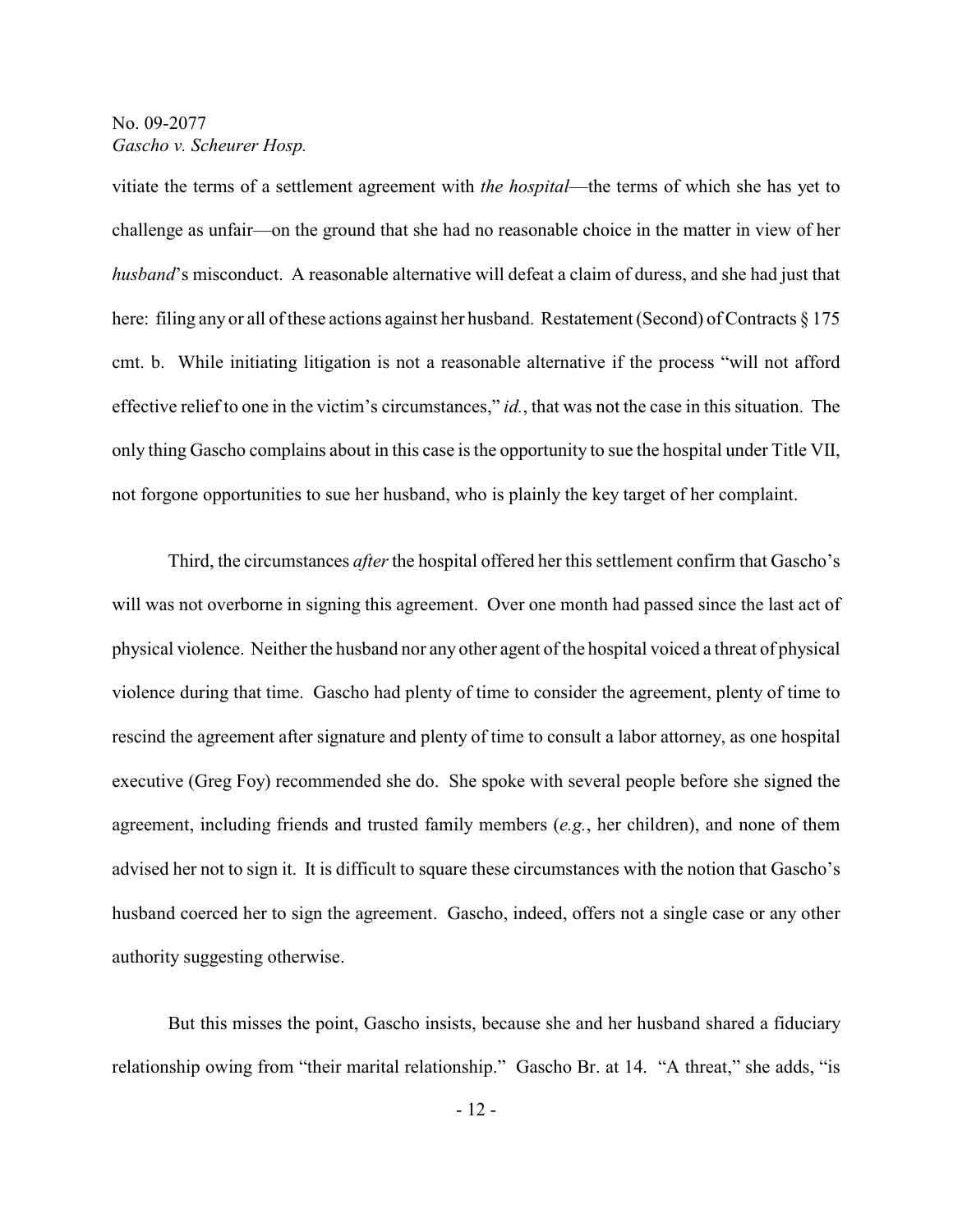improper if it is in breach of a duty of good faith and fair dealing such as exists between fiduciaries." *Street*, 886 F.2d at 1482. But this again goes to show only that she may have had, or may still have, compelling claims against her husband. Her husband, however, is no longer part of *this* case, and she has not raised any complaints about the court's dismissal of him from the case or any other limitations in suing *him*.

#### B.

Gascho independently argues that the district court jumped the gun in granting summary judgment by failing to compel several of the hospital's witnesses to answer certain questions at their depositions. We disagree.

In view of the threshold significance of the validity of the settlement agreement, the district court "limited" the initial phase of discovery "to information regarding the enforceability of the parties' settlement agreement, as well as its terms." R.14 at 2. During the depositions of five witnesses, the hospital objected to several questions by Gascho's counsel and ultimately instructed the witnesses not to answer these questions on the ground that they exceeded the scope of the discovery order.

In response, Gascho moved to compel further depositions of these witnesses. In doing so, however, she did not provide the district court with examples of the improper objections but instead promised that "the transcripts at issue will be supplied so the Court can get a flavor for exactly what went on." R.33 at 2. Yet she never came through on the promise, as she failed to produce the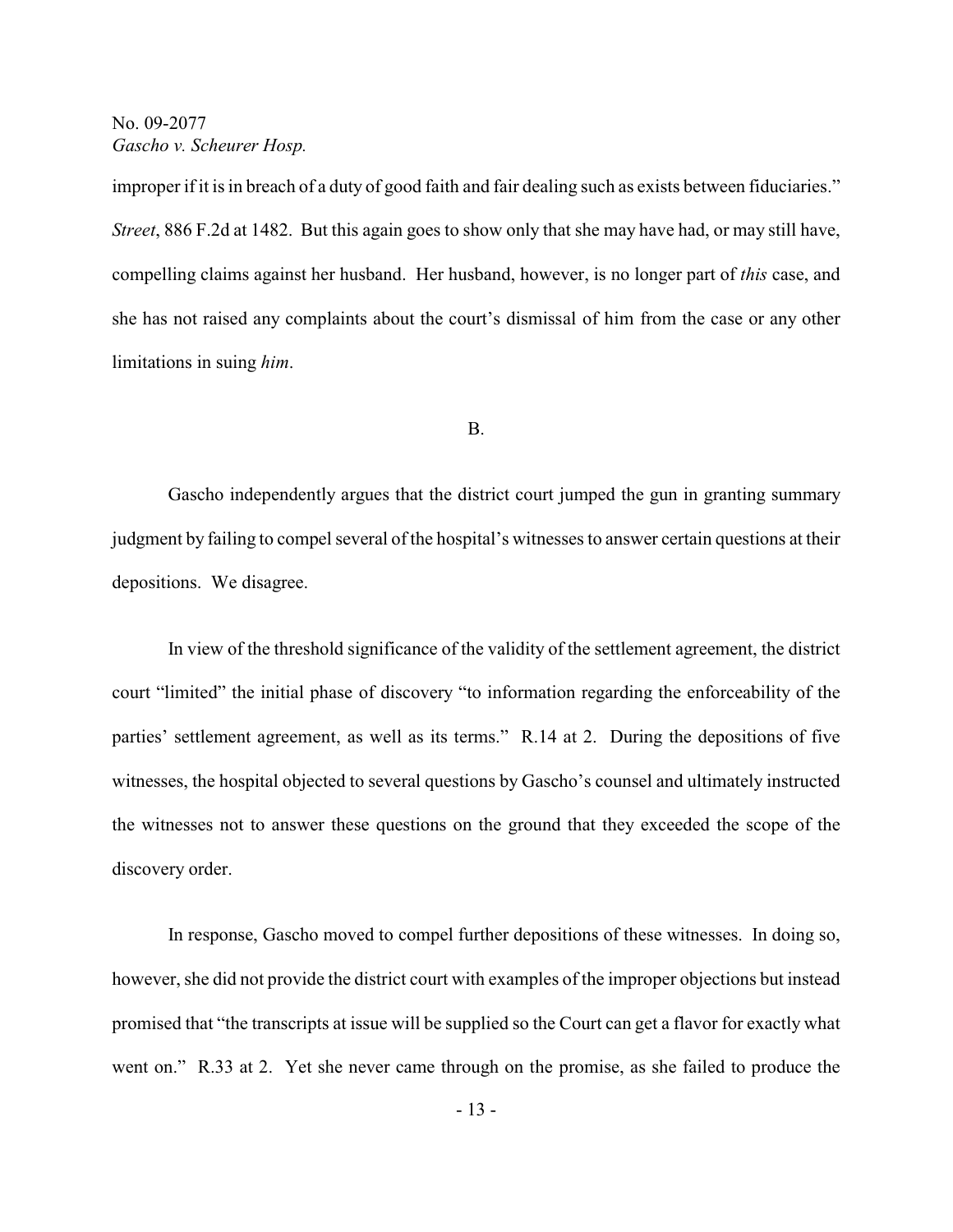transcripts to the court within the required time and did not even file a reply brief attempting to rebut the hospital's take on the dispute. Having no way to get a "flavor for exactly what went on," the district court denied the motion. R.38. The court reasoned that Gascho failed to explain how this discovery was "relevant to . . . her duress defense" and had not "explained . . . the nature of the discovery which she sought." R.38 at 4.

The court did not abuse its discretion in reaching this conclusion. It was Gascho's burden to provide a factual and legal premise for her motion—the questions asked and the context in which the deponents refused to answer—and she never did so.

Gascho cannot sidestep this conclusion on the ground that the district court initially scheduled a hearing, one at which she hoped to fill in these gaps, then cancelled it. The court's local rules reveal the peril of following this kind of strategy. "Oral hearings" on such motions, they said at the relevant time, "will be held unless the judge *at any time* prior to the hearing orders their submission and determination without oral hearing on the briefs filed as required by this rule." E.D. Mich. L.R.  $7.1(e)(2)$  (approved Dec. 1, 2005), *available at* http://www.mied.uscourts.gov/Rules/RecentAmend/Docs/amendments\_eff\_110606.pdf (emphasis added). That a district court sets a hearing date on a motion, often it should be noted as a matter of course through the clerk's office, by no means amounts to an unbreakable commitment to the parties to hold the hearing, least of all when one of the parties has opted not to present anything worthy of argument.